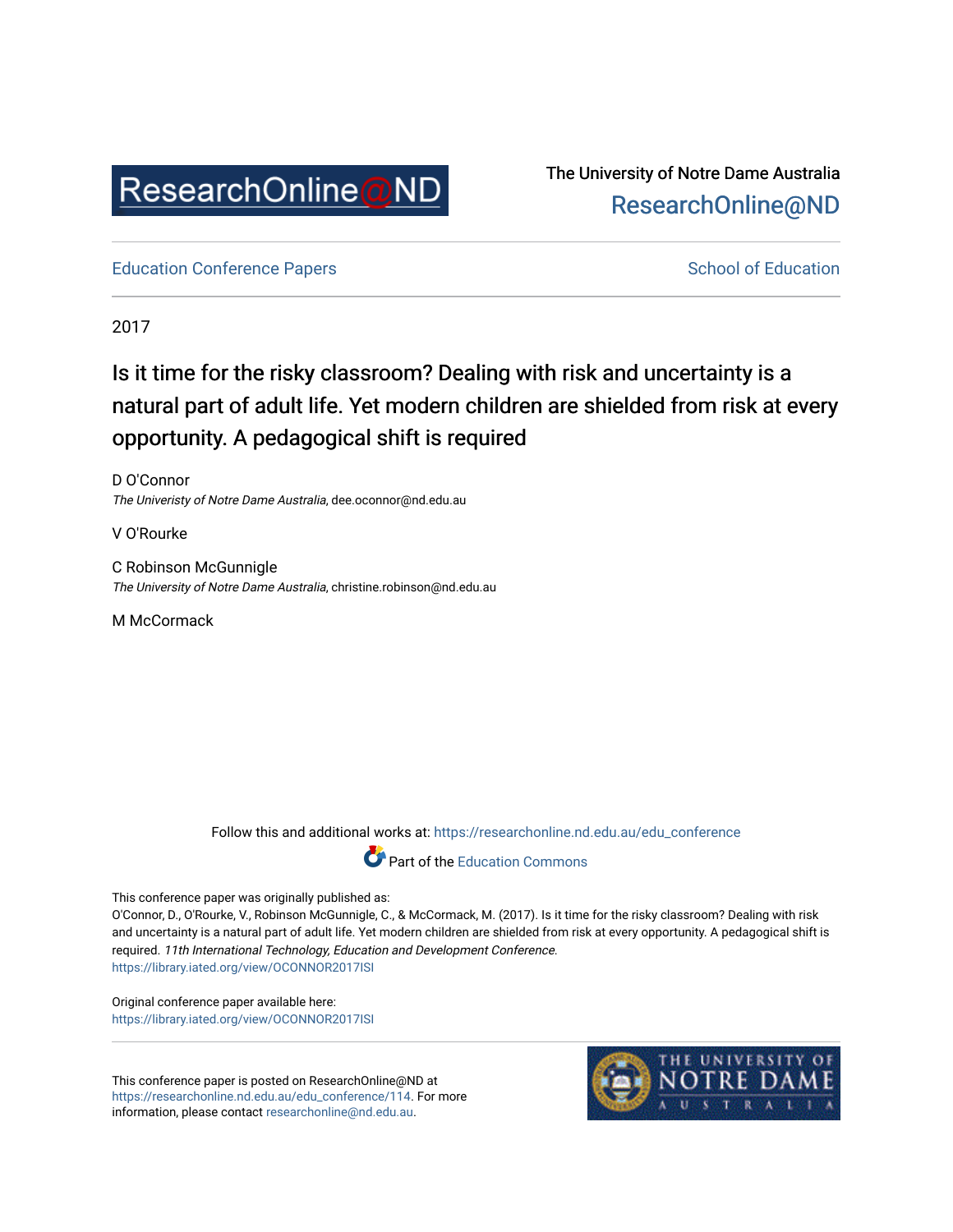©IATED (2017). Reproduced in Research Online with permission.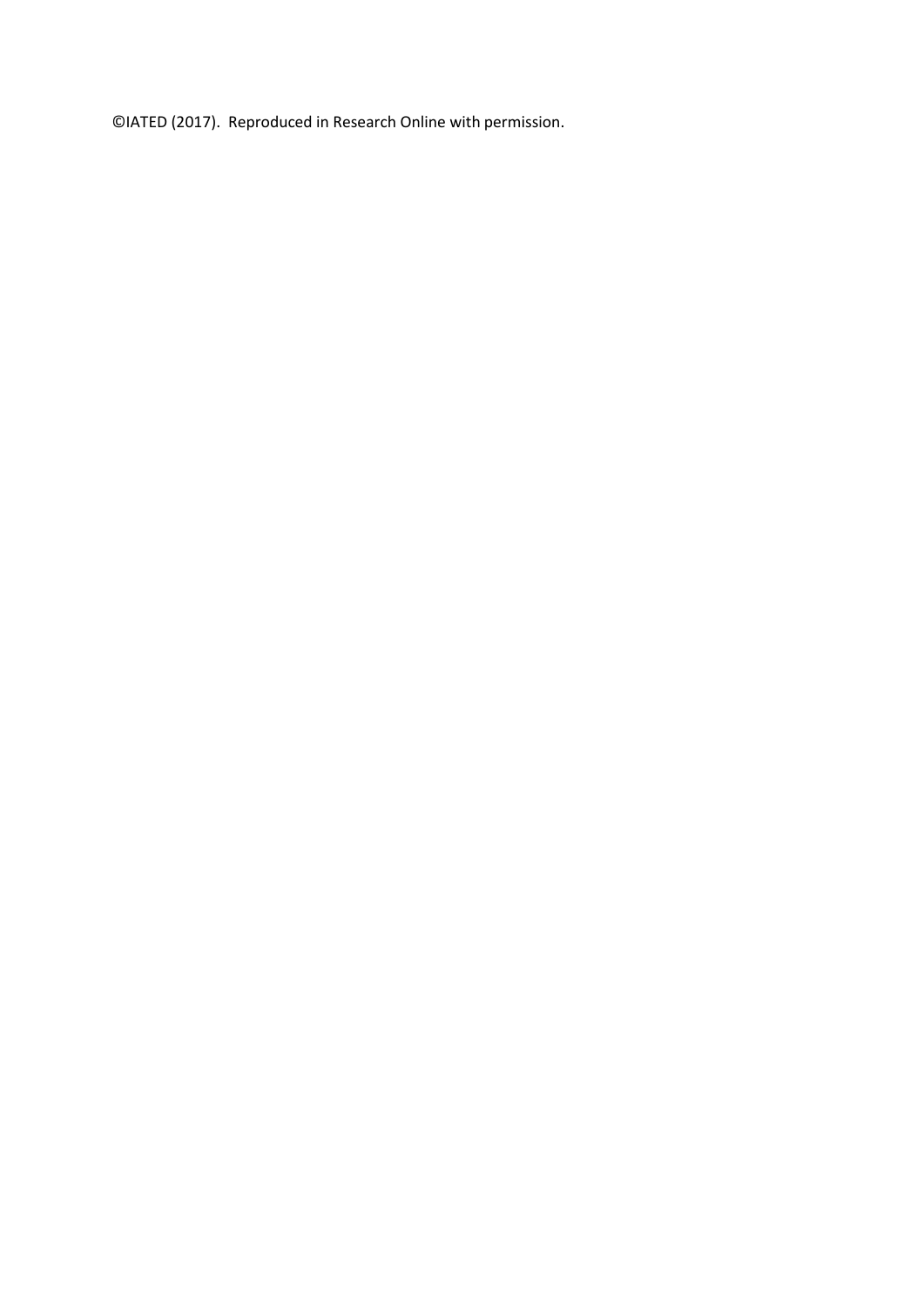# **IS IT TIME FOR THE RISKY CLASSROOM? DEALING WITH RISK AND UNCERTAINTY IS A NATURAL PART OF ADULT LIFE. YET MODERN CHILDREN ARE SHIELDED FROM RISK AT EVERY OPPORTUNITY. A PEDAGOGICAL SHIFT IS REQUIRED**

### **D. O'Connor1 , V. O'Rourke2 , C. Robinson McGunnigle<sup>3</sup> , M. McCormack4**

*1 The University of Notre Dame (AUSTRALIA) 2 Letterkenny Institute of Technology (IRELAND) 3 The University of Notre Dame (AUSTRALIA) 4 Dublin City University (IRELAND)*

#### **Abstract**

Risk within learning environments is a much debated topic within early childhood education. The sector sees and understands the benefits of risk but often remain risk adverse. No –one wishes for children to experience injury and as such safety measures are essential. However, risk has also been shown to be essential for holistic development and learning in the early years (Lights, 2014). It is very important in the formation of many important skills and contributes greatly to children's holistic health (Brussoni, Olsen, Pike & Sleet, 2012). Contemporary research and the most up-to-date wisdom requires educators to embrace risk and risky play in order to maximise children's learning opportunities (Brussoni et al, 2015). It is a type of play that supports the child to encounter and overcome challenge. It includes the development of self-belief in the face of adversity, resilience building and problem solving confidence as well as physical competence and survival skills. Taking risks also transfers into skills such as judgement and risk measurement as well as tenacity and the ability to try again after failure. But is risk endangered in modern childhood? This paper presents data from the Irish Neighbourhood Play Study. This study incorporated 1688 families across 240 communities. One of the things under investigation was the engagement with risk within neighbourhood play. The results indicate that the children were engaging in very low levels of risk. If the benefits of risk are to be experienced by this generation of children, educators may need to overcome their fears and reservations and learn to embrace and incorporate risk provision into Early Childhood pedagogies.

Keywords: Risky play, Deep play, Early Childhood Education, The Irish Neighbourhood Play Study, Play, Children's play, Learning through play. Early Childhood Pedagogy.

### **1 INTRODUCTION**

The Irish Neighbourhood Play Project is a research study that focused on children's play within contemporary Ireland. The research study was supported, shaped and resourced by IT Sligo and Early Childhood Ireland to investigate the play choices made by children aged 0-15 years of age. The researchers all held an Early Childhood Education and Care focus, approaching the research with a desire to document how children are playing in order to analyse this through child development and learning lenses. The study incorporated parental surveys and naturalistic observation to secure data on how children in modern Ireland aged 0-15 are spending their free time. An all-island approach was taken incorporating cities, towns and rural areas across a variety of socio-economic groupings.

The project was a large scale research study which included 1688 participant families and 240 communities throughout 18 geographical regions of Ireland. The regions encompassed 6 major cities, 6 medium sized towns and 6 rural communities. Qualitative and quantitative data from 1688 families was collated. 240 observations on children's play were also collated. There was a wide spread of respondents from the 18 geographic areas. There was also an even representation from the three socio economic (SE) indicators; affluent (30.5%), middle (35.4%) and disadvantaged (33.9%). 60% of respondents were from suburban houses surrounding large cities, medium sized towns and villages, 21% were from rural houses, 18% were from urban houses and 1% were from urban apartments.

Responses gathered were based on 906 boys and 782 girls between the years of 0 and 15.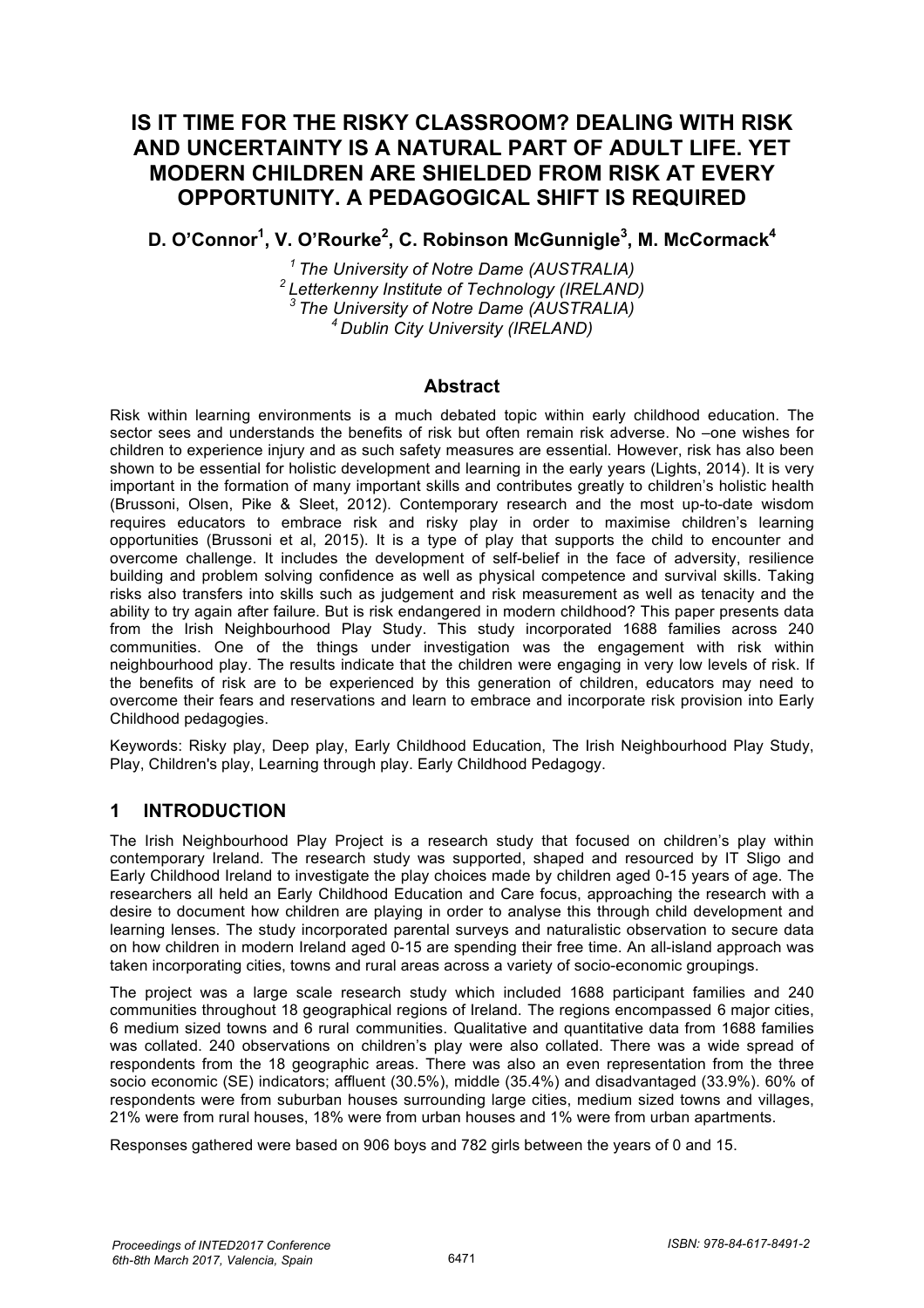Despite the socio-economic spread of communities incorporated, the majority of respondents (61%) identified themselves as middle income earners, while 13% of respondents were unemployed. Just under half of all respondents (49%) had achieved a third level qualification above level 7 (Bachelor's Degree).

Over two thirds of parents who took part in this study were aged between 35 and 49, a further quarter were aged between 25 and 34.

This paper focuses on the section of data that relates to children's risk-taking within play. The authors have chosen to highlight these finding as the weight of evidence demonstrates that Risky Play has real benefits. Educators are concerned with providing children with the best opportunities to engage with experiences which extend them. Experience and overcoming challenge is particularly important in the early years when brain development is at its most potent. Moss and Petrie's extensive 2002 study shows that children who are encouraged and supported to take risks will be better able to assess risk and deal with risk as an adult, be better equipped to deal with unpredictable life situations when they occur, will have better social skills, be more pro-active people, have higher and more diverse creative abilities, have better problem-solving skills, have more positive dispositions and be more resilient. They are also less likely to engage in inappropriate high risk activities at an older age and less likely to experience mental health difficulties. These findings have been further evidenced in the years since this study (Brussoni, Olsen, Pike &Sleet, 2012, Brussoni et al, 2015; Little 2006; Stephenson 2003; and O'Connor 2014).

# **2 THE STUDY**

### **2.1 Background to The Irish Neighbourhood Play Project**

The motivation for this research project arose from an ongoing narrative on the decline of free play opportunities in the modern Irish childhood. This much discussed but undocumented and unconfirmed decline was potentially happening across childhood spaces—on the street, in the community, within homes, families, pre-school settings and primary schools. The concern is that, as a society, we are now so focused on structured activities that free play is on a serious trajectory of decline.

Play, whereby children are free to self-initiate and develop within their own structures and rules, is a crucial context for learning. Literature articulates that play, in its true sense, is a freely chosen, process rather than product orientated and is controlled by the players (Kearns, 2013). Whilst this may be achievable within structured learning environments such as crèches and schools, neighbourhood play embodies both freedom and choice, and is thus a potentially powerful educational tool in a totally child managed space. Free play is both an important learning medium throughout childhood and a vehicle for building high calibre life skills that can contribute greatly to both the well-being of future society and economic productivity. Play is the principle vehicle for all childhood learning—it provides for all domains of the human person: the emotional, social, moral, spiritual, cognitive, physical and the creative (Kearns, 2013). The more uninhibited the play, the greater the engagement of the will of the child. Its decline has serious implications for the development of individual children and ultimately for the future society they will form as adults. Key skills developed through free play include creativity, inventiveness, decisiveness, social competence and natural leadership abilities. Neighbourhood play is imperative in the development of this skillset.

Within crèches and schools, children are under adult observation and operate within formal learning structures. Whilst opportunities to engage in play are provided, these experiences are directed by the educator and remove key elements of the play experience, such as freedom, choice and intrinsic motivation (Fleer, 2013). At weekends, many children are enrolled in scheduled activities such as sports, Arts sessions and so on. In today's society, birthday parties now often consist of structured activities rather than free play events, with various entertainers such as magicians and clowns being provided or, alternatively, with locations chosen for their action specific equipment such as children's indoor play centres. If this is a true representation of Irish childhood then when and where does free childhood play occur?

Together, the researchers, then based at IT Sligo and Early Childhood Ireland decided that data was needed to establish both parental attitudes to play and children's level of opportunity for play in all its forms. They were supported by their organisations to develop a research project that included participation from 1688 families across 240 communities on the island of Ireland. Ethical clearance for the project was processed through IT Sligo. The project was resourced by IT Sligo and Early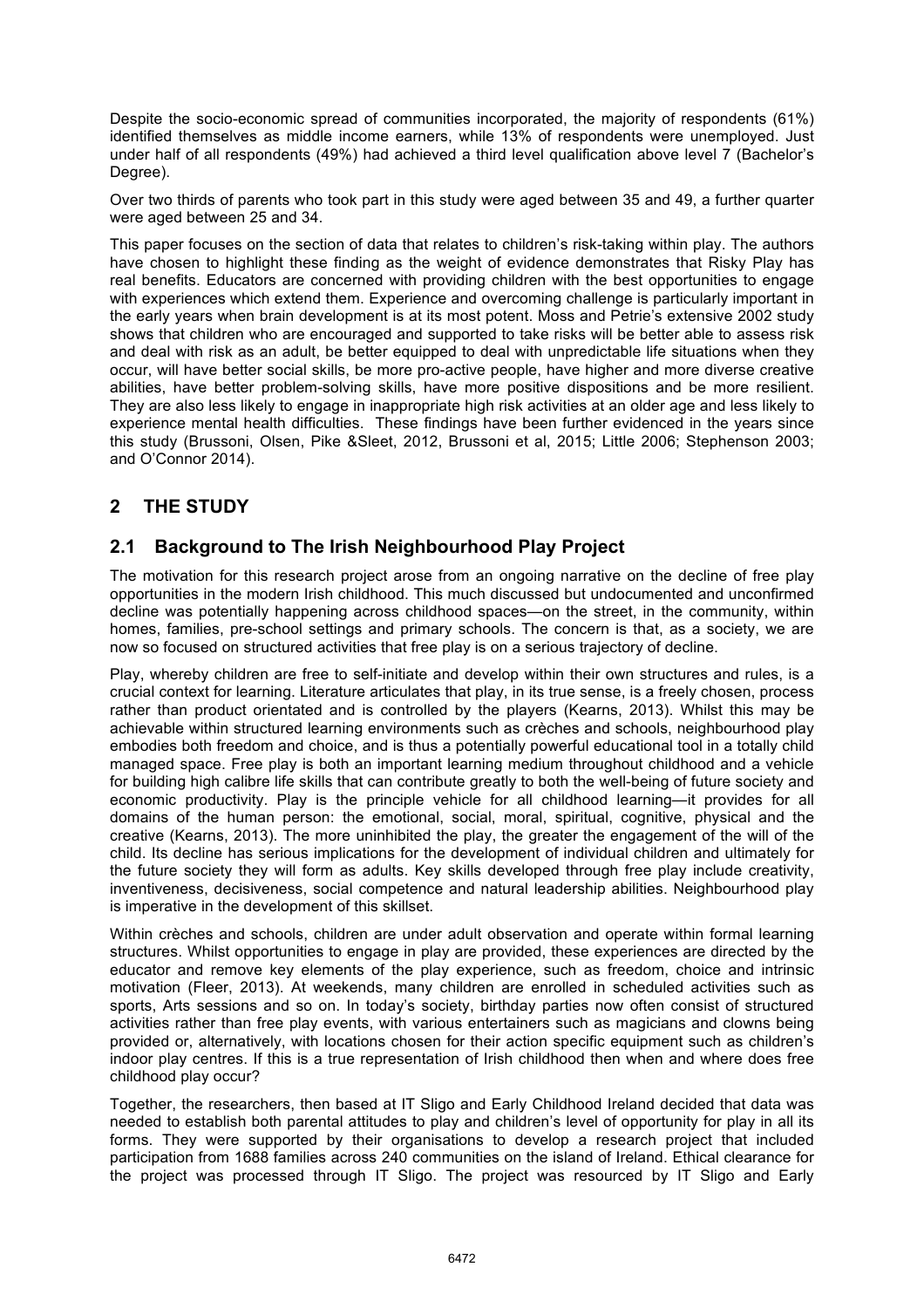Childhood Ireland. The resulting data sets baseline knowledge of how children in modern Ireland are really playing.

## **2.2 Methodology**

The aim of the research was centred on the research question: What is happening in children's neighbourhood play in Ireland today?

Focusing on the best methods with which to answer this question, an approach was adopted that incorporated detailed parental questionnaires allowing for quantitative and qualitative data on family's perspectives (phase one) and the construction of a tailored observational tool (phase two). Naturalistic observation (Geller, Russ & Altomari, 1986; Loucopoulos & Karakostas, 1995) was chosen as the most effective approach of capturing a snapshot view of neighbourhood play. The project's sequential design allowed for the collection of data from multiple sources to facilitate triangulation which enriched the project, as there are often differences between what people report and actual behaviour (Punch, 2001).

The unique benefits of personal survey research such as high response rates and control over the sample (Cohen *et al*., 2011, p. 262) ensured that data was collected in a comprehensive and methodical manner. Data was captured in the respondent's home through the use of a structured questionnaire. It was felt that collecting data in this location would help the respondent feel at ease and facilitate a longer questionnaire instrument (Robson, 2011, p. 245). The questionnaire comprised 22 questions in total, the majority of which were closed ended finishing with a small number of openended questions. The questionnaire instrument was refined and tested for validity and reliability during the pre-test and questions that were somewhat duplicated and/ or ambiguous were revised (Robson, 2011, p. 265). The final questionnaire took approximately 20 minutes to complete. The population of interest were all parents of children aged between 0 and 15 who resided on the island of Ireland in June- July 2012. The sampling technique utilised was non-probability sampling, which is appropriate when access to a comprehensive sampling frame does not exist. The sampling technique employed was purposive sampling (Robson, 2011, p. 75); 18 regions across the island of Ireland were selected to maximise representation across geographical regions and socio economic regions. For Southern Ireland, the Haase-Pratschke Index of Relative Affluence and Deprivation (revised from Central Statistics Office, 2012) was employed, alongside the Northern Ireland Multiple Deprivation Measure (Northern Ireland Statistics and Research Agency, 2010) to inform selection of target locations. The final sample size achieved was 1688. The Statistical Package for Social Scientists (SPSS) Data was used to analyse data. Analysis was uni-variate and bi-variate in nature, counting patterns and frequencies, and exploring relationships between variables (see Pallant, 2010).

The second quantitative data collection methods employed was naturalistic observation (Geller, Russ and Altomari, 1986; Loucopoulos and Karakostas, 1995), which is commonly used to capture data on the behaviours of children. Observation was overt and non-participant in nature, and occurred in playgrounds and communal play spaces. While participant observation has its merits when researching children, children may feel uncomfortable communicating with unfamiliar adults (Punch, 2002), therefore it was decided to employ non-participant observation, as adults are unable to truly participate in children's social worlds (Hill, 1997; Fine and Sandstrom, 1988). Data collection was guided by 'The Children First: National Guidance for the Protection and Welfare of Children' policy (Department of Social Protection, 2011), The Convention on Rights of the Child (United Nations, 2010) and the Data Protection Act (Government of Ireland, 2003). Observations were short term in nature, approximately three minutes, which facilitated a focused data collection of children's play in the context of behaviours and the surrounding environment.

Data was collected utilising a simple coding system (Robson, 2012, pp. 337) which captured data on variables including age, gender, extent of peer interaction, type of play environment, play objects used, instances of interaction with nature and/or electronics and the type of play children were engaged in. The population of interest was all children aged between 0 and 15 who resided on the island of Ireland in June- July 2012. Corresponding with the survey research, the sampling technique employed was purposive sampling, external play areas within the previously determined geographical and socio economic locations were observed. The final sample size achieved was 240. Data was analysed quantitatively; frequencies and cross tabulations were performed.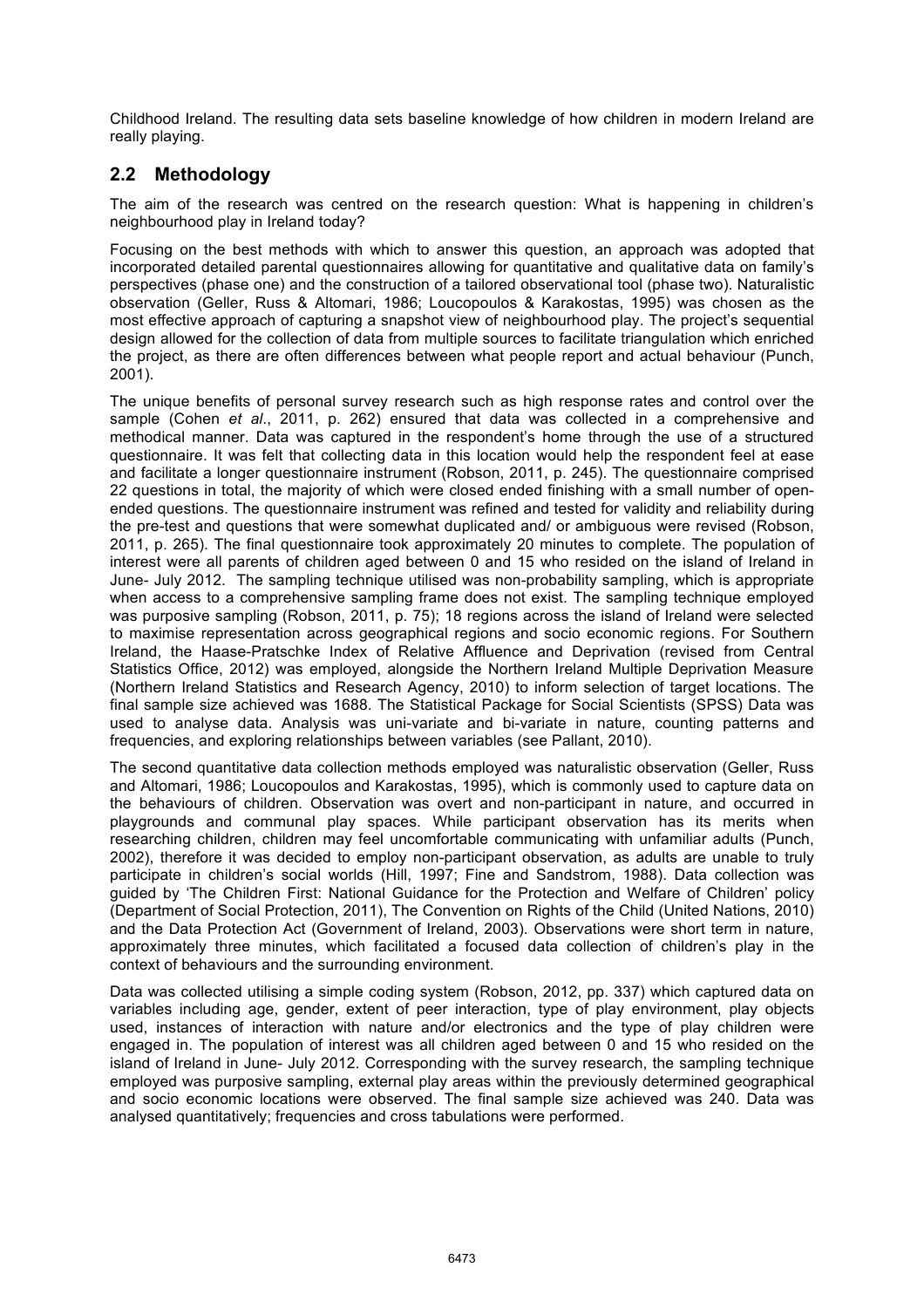# **3 FINDINGS**

## **3.1 What type of play are children playing?**

The four most common forms of play were motor play (51%), social play (27%), fantasy or imaginary based play (15%) and construction play (9%). Some play activities were recorded as two play types. An example of this is imaginary play where the children are playing at being builders and proceed to build a house.

Within motor play, the assessment and engagement with play equipment (such as swings and bikes) was the most commonly observed activity. With social play, the most common activity was the negotiation and discussion of the rules and boundaries of the play. Within the imaginary/fantasy domain, pretend play was the most commonly viewed, particularly in relation to action 'pretend you are doing'. Within construction play, the most common activity was the manipulation of objects for the purpose of creating a construction.

### **3.2 How much risk-taking are children engaging in within their play choices?**

Risk-taking was rarely observed. No risk was observed within either the social or construction play. No physical risk was observed within the fantasy/imaginary domains. However, 15% of the imaginary play, did explore challenging themes including destruction, war and gangs. As such, this could be viewed as an exploration of risky social concepts and therefore a cognitive and emotional experimentation with risk. However, these numbers were small. With 15% of play being imaginary based and 15% of that play involving cognitive explorations of social risk concepts, only 2.25% of play falls into this category.

Within the motor domain, 5% of motor play involved physical risk, 5% of 51% is 2.55% of all play. With 2.55% of play incorporating physical risk and 2.25% of play incorporating the concept of social risk. Less than 5% of all play observed could be said to involve risk taking. Within free and unstructured play in neighbourhoods, this is a low figure. Low enough for concern considering the benefits of risk taking in play (Brussoni et al. 2012,2015; Moss & Petrie 2002).

### **3.3 The absence of play**

While low levels of risk-taking in play is concerning. There is one finding within this study which is of greater concern. This finding relates to the absence of play of any kind within unexplained circumstances. 65 planned observations in peak play hours over both week days and weekends resulted in no observation as there was no play occurring. These 65 observations are recorded as the absence of play and make up 27% of the observational study. Weather conditions were recorded for 62 of the 65 observations but proved negligible as a potential cause. Almost two thirds of these 'no play' observations were recorded in dry weather and just under one third in wet weather.

Instances of 'no play' did not differ between weekdays and weekends. They occurred in family based communities where play equipment was available and play spaces existed. Differences did appear in the analysis however in relation to geographical location and socio-economic status of the neighbourhood. A significantly higher number of play absences occurred within medium sized towns than in urban city or rural locations. In addition, a significantly higher proportion were also within affluent family neighbourhoods. For more information on this, please see our paper on *The influences of opportunity; Differences in children's play choices across diverse communities in Ireland* (O'Connor, O'Rourke, Robinson & McCormack, 2017)

### **3.4 Negative impacts of weather and seasonal light changes on children's outdoor play opportunities.**

Much risk-taking in play occurs within outdoor play (Tovey 2007). Outdoor play within Ireland was found to be adversely affected by the challenging weather and seasonal lights conditions. The results of the parental survey are stark on this topic. Darkness and rain are both considered threats by parents and the data shows that they are having a massive impact on Irish children's opportunities to play. 88% of children play outside less in winter, 74% of children do not play outside in the rain and 85% of children do not play outside on dark evenings in winter. Given the Irish climate of year-round rainfall and darkness descending by 4pm during the winter season, this is a grave cause for concern. After-school hours should ideally be peak neighbourhood play hours.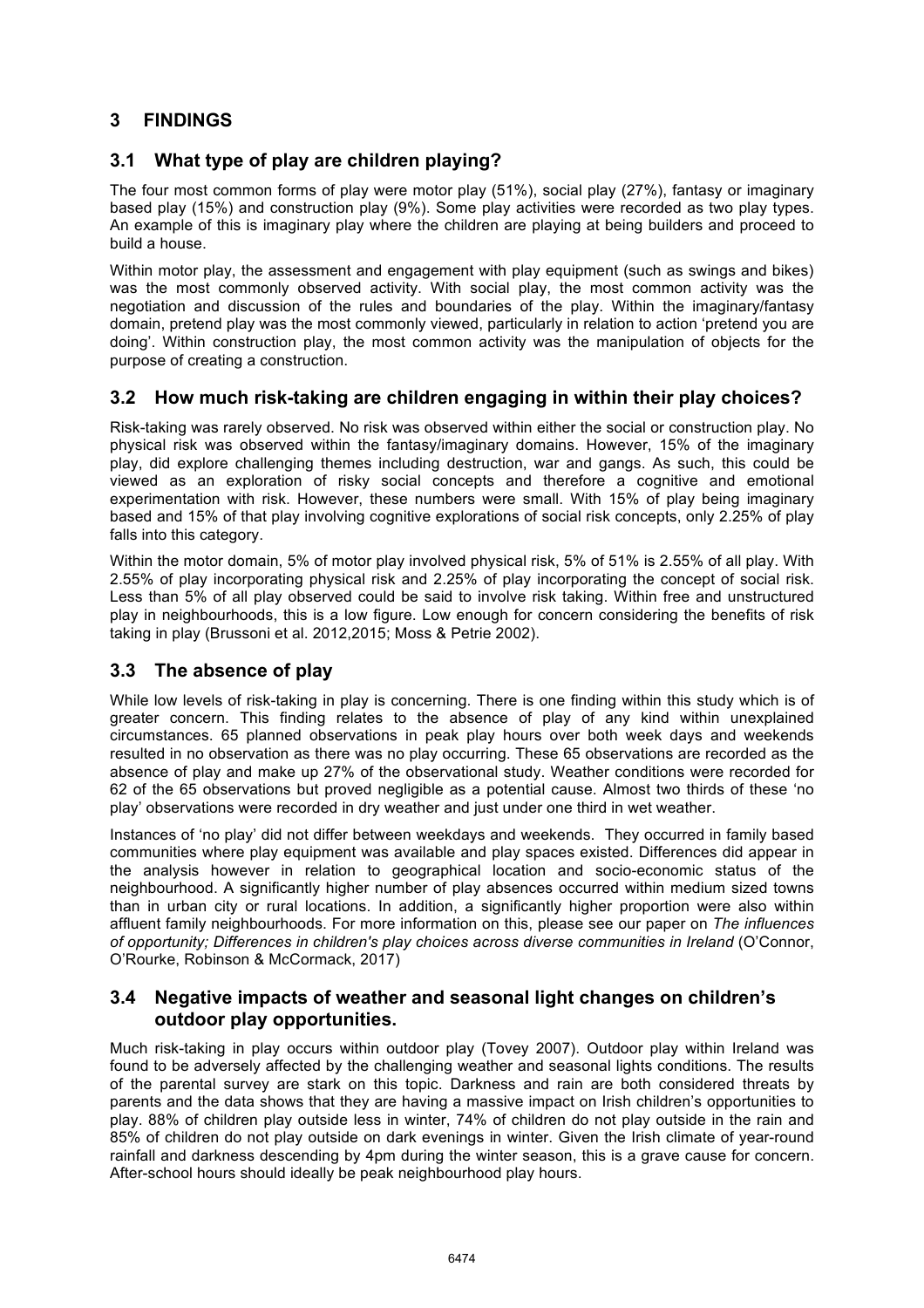Within the Early Childhood Education and Care sectors, many strategies are put in place to support outdoor play within challenging weather. This is supported by national framework documents and organisations (National Council for Curriculum and Assessment, 2017). Within neighbourhood play however, this becomes a partnership between community planners and parents. Safety levels, street lighting, shelters and walkways all play a role in the accessibility of the outdoor environment. Parental attitudes also play a key role. Attitudes are formed by knowledge which indicates the need for greater levels of information on the benefits of outdoor play, especially for physical activity and risk-taking within play.

#### **4 DISCUSSION; IS IT TIME FOR THE RISKY CLASSROOM?**

Several research projects have highlighted a concerning decline in risky play (Hughes, 1990; Gill, 2007; O'Connor 2014). The Irish Neighbourhood Play Study has found alarming low levels of engagement with risk during play in Irish neighbourhood across varied communities. Risky play is an important feature of childhood and has been shown to contribute very positively to children's development (Plant & Plant, 1992; Smith, 1998; Moss and Petrie, 2002; Stephenson, 2003; Little, 2006; O'Connor, 2014). Risky play contributes to children's personal and social development and is one of the most effective ways through which children develop resilience, motivation and confidence (Ball, 2002; O'Connor, 2014). In addition, it build physical confidence and strength as well as judgement and self belief (O'Connor, 2014) When children engage with physical types of risky play, existing studies suggest that there are benefits for the child with life-long positive impacts, with risk influencing the child's emotional, social, creative and cognitive domains in positive ways (Stephenson, 2003; O'Connor, 2014).

The significance of brain development in the early years of life is well documented (Cameron, 2009; Lindon, 2012). When children are in the early stages of development, they are primed for learning lifelong skills. An investigation undertaken in 2002 by Moss and Petrie found that children who were afforded opportunities to take risks in childhood, and were supported within this were better able to assess risk in adulthood. This seminal study also outlines numerous benefits which can be accrued in adulthood through childhood risk-taking within play. These include: a more positive disposition, resilience, enhanced creativity, improved social skills, more effective problem solving skills and the ability to be flexible and positive during unpredictable life changes (Moss & Petrie; 2002). In addition, this research found that adults who have experienced risky play as children, make better judgements in adulthood, have better levels of self-esteem and are less likely to experience mental health difficulties. Several more recent studies support these findings that risky play has major benefits (Brussoni et al., 2012, 2015; Little, 2006; Stephenson, 2003; O'Connor, 2014).

A concern for parents and educators alike is striking the balance between affording children the opportunity to engage in risky play and maintaining the safety of the child. This concern is further amplified for educators who are faced with externally imposed safety requirements within their *duty of care*. If educators embrace the concept of risk within their indoor and outdoor learning environments, safety and the duty of care become key components of this discussion. Whilst these two concepts, risk and safety, appear to be incompatible, it is important that educators find a way to strike the correct balance. Children need to experience risk. What they do not need are hazards. An educator who is supportive of risk should carry out a risk and hazard audit to identify that which is offering the children growth through risk and that which is simply putting them in danger.

As children's development and learning is ever changing, so too is the pedagogy of the quality educator. It is the role of the educator to ensure that children's experiences are meaningful, and this is inclusive of risk. The outdoor classroom is a key consideration for educators wishing to embrace the need for greater levels of risk-taking. The outdoor environment therefore requires careful consideration by the educator as it provides many physical risk-taking opportunities for the child that involve movement, balance, speed and height, all of which contribute to positive outcomes with the social, emotional and cognitive domains of development (Brussoni et al., 2012, 2015; Little, 2006; Stephenson, 2003)

### **ACKNOWLEDGEMENTS**

The research study was supported, shaped and resourced by IT Sligo and Early Childhood Ireland. Both organisations are acknowledged and thanked for their support.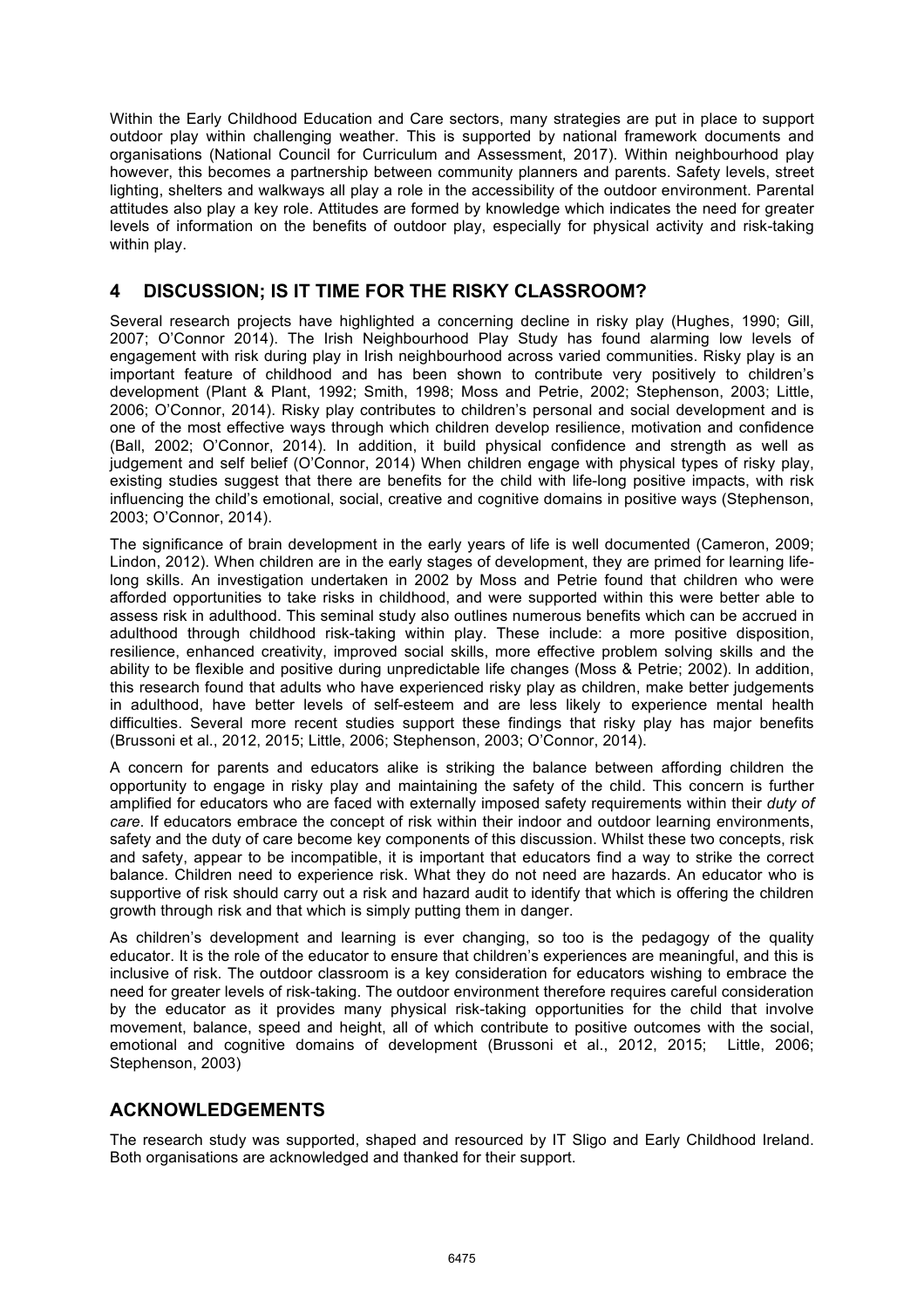Patricia Foley (nee MacLaughlin) and Jonathan Angus were also key members of the team that collected the data alongside Dee O'Connor and Marlene McCormack. The authors wish to thank them for their contribution to the research.

### **REFERENCES**

- [1] Brussoni, M., Olsen, L. L., Pike, I., & Sleet, D. A. (2012). Risky play and children's safety: Balancing priorities for optimal child development. International Journal of Environmental Research and Public Health, 9(9), 3134-3148. doi:10.3390/ijerph9093134
- [2] Brussoni, M., Gibbons, R., Gray, C., Ishikawa, T., Sandseter, E., Bienenstock, A., … Tremblay, M. (2015). What is the relationship between risky outdoor play and health in children? A systematic review. *International Journal of Environmental Research and Public Health*, *12*(6), 6423-6454. doi:10.3390/ijerph120606423
- [3] Central Statistics Office (2012) The Haase-Pratschke Index of relative affluence and deprivation [online], available: http://www.cso.ie/en/media/csoie/surveysandmethodologies/documents/pdfdocs/Haase,Pratsch ke,Report,on,Optimising,the,Sampling,Methodology,for,CSO,Household,Surveys.pdf
- [4] Cohen, L., Manion, L. and Morrison, K. (20011), *Research Methods in Education*. Oxon: Routledge.
- [5] Department of social protection (2011) The Children First: National Guidance for the Protection and Welfare of Children' policy [online], available: http://www.welfare.ie/en/Pages/Children-First.aspx
- [6] Fine, G. and Sandstrom K. (1988) *Knowing Children: Participant Observation with Minors*, Qualitative Research Methods: Volume 15, London: Sage.
- [7] Geller, E., Russ N. and Altomari, M. (1986), Naturalistic observations of beer drinking among college students, *Journal of Applied Behaviour Analysis,* 19 (4) 391-396
- [8] Government of Ireland (2003) Data Protection Act [online], available: http://www.irishstatutebook.ie/2003/en/act/pub/0006/sec0001.html
- [9] Hill, M. (1997) Participatory Research with Children, Research Review, *Child and Family Social Work* (2) 171–83
- [10] Little, H. (2006). Children's risk-taking behaviour: Implications for early childhood policy and practice. *International Journal of Early Years Education*, *14*(2), 141-154. doi:10.1080/09669760600661427
- [11] Loucopoulos, P. and Karakostas, V. (1995) System Requirements Engineering, McGraw Hill International
- [12] Moss, P. & Petrie, P. (2002). From children's services to children's spaces: Public policy, children and childhood. London: RoutledgeFalmer.
- [13] National Council for Curriculum and Assessment. Guidelines for learning through play. Accessed 17-01-17 at http://www.ncca.biz/Aistear/pdfs/Guidelines\_ENG/Play\_ENG.pdf
- [14] Northern Ireland Statistics and Research Agency (2010) The Northern Ireland Multiple Deprivation Measure [online], available: http://www.ninis2.nisra.gov.uk/public/Theme.aspx?themeNumber=137&themeName=Deprivatio n
- [15] O'Connor, D. (2014). The development of creativity in early childhood: The role of educators. In D. O'Connor (Ed), *Educational tales of the unexpected: Children and creativity* (pp. 20-24). Oxford: Interdisciplinary Press.
- [16] O'Connor, D., O'Rourke, V. Robinson, C. & McCormack, M. (2017) THE INFLUENCES OF OPPORTUNITY. DIFFERENCES IN CHILDREN'S PLAY CHOICES ACROSS DIVERSE COMMUNITIES IN IRELAND?, *INTED17 Proceedings*. In Press
- [17] Pallant, J. (2011) SPSS Survival Manual: A step by step guide to data analysis using SPSS, Australia: Allen and Unwin